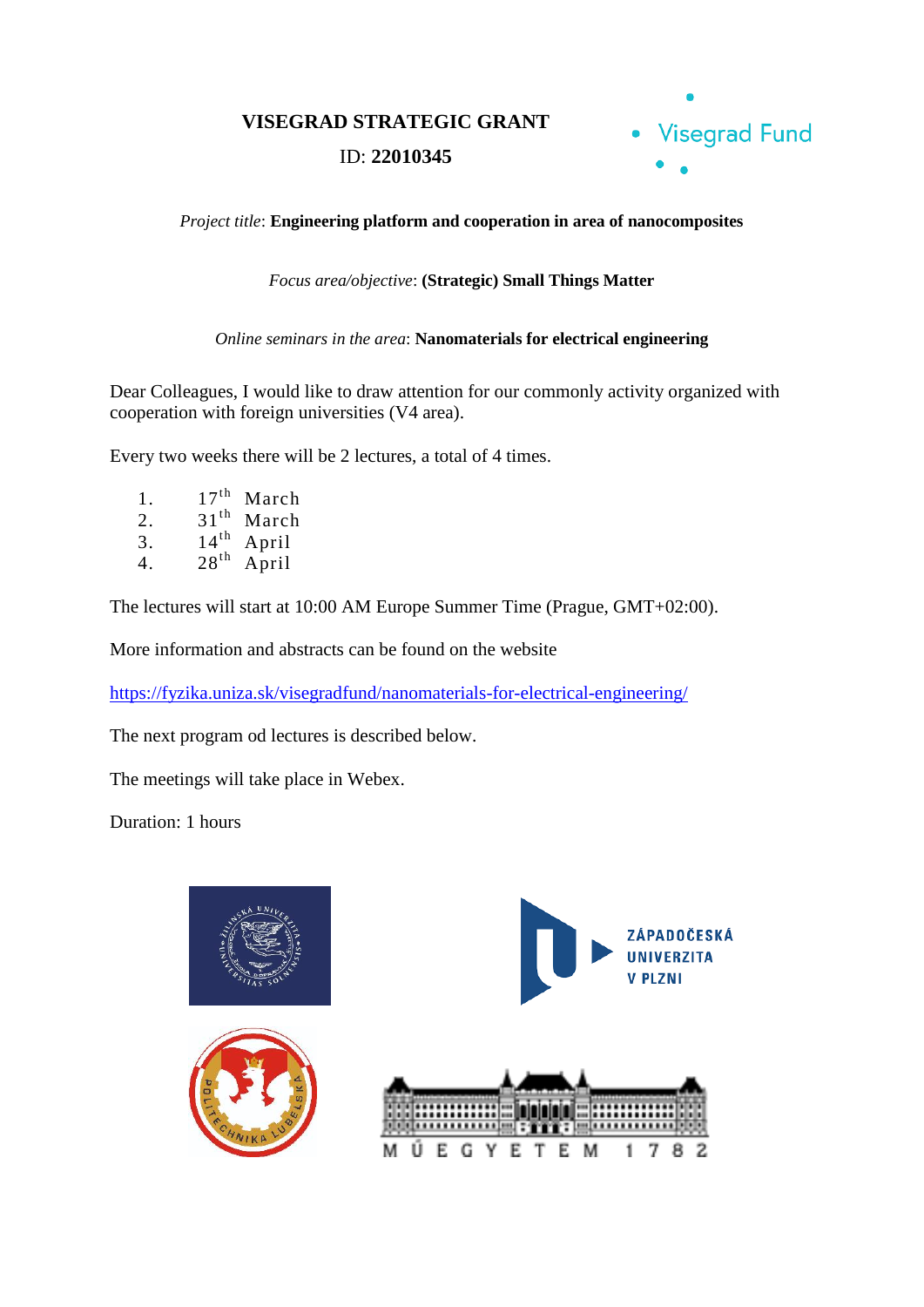*Date and time*: **17.3.2021** at 10:00 AM (Prague, GMT+02:00).

Event address for attendees:

**[https://etwinning.webex.com/etwinning/onstage/g.php?MTID=e702407cf294b33c0eca81](https://etwinning.webex.com/etwinning/onstage/g.php?MTID=e702407cf294b33c0eca81a2973ff8e9a) [a2973ff8e9a](https://etwinning.webex.com/etwinning/onstage/g.php?MTID=e702407cf294b33c0eca81a2973ff8e9a) (**Event password: A4Ypmp7icu5**)**

### *The name of the lecturer*: **Ing. Jaroslav Hornak, Ph.D., University of West Bohemia**

### *The names of online lecture*: **The influence of the incorporation of nanostructured fillers on the material properties of potting compounds**

## *Abstract of the lecture***:**

The main aim of this research is to present the effect of different nanostructured fillers (single metal oxides) on dielectric and mechanical properties. Silicon dioxide  $(SiO<sub>2</sub>)$ , Magnesium oxide (MgO), Aluminium oxide (Al<sub>2</sub>O<sub>3</sub>), Zinc oxide (ZnO), and Titanium dioxide (TiO<sub>2</sub>) with an average size  $\leq$  30 nm have been dispersed (1% wt) in two-component transparent coldcuring epoxy resin. The loss factor, relative permittivity, and volume resistivity have been evaluated from the point of view of dielectric parameters. The tensile strength and elongation of selected composites have been investigated as well. Research brings promising results of the possible incorporation of Magnesium oxide nanofiller. Another goal of this work is to study the effect of incorporation of tubular halloysite (HNT) in higher concentrations concerning the above-mentioned properties. This incorporation may be beneficial in the case under fire conditions.

*The name of the lecturer*: **Assoc. Prof. Ing. Pavel Trnka, Ph.D., University of West Bohemia**

*The names of online lecture*: **Dielectric liquids, history, diagnostic and issue of nanofluids**

# *Abstract of the lecture***:**

Dielectric liquids are an inseparable part of various electrical appliances and machines. They are used in cables, switches, capacitors, and transformers. The presentation covers a brief history of using dielectric liquids, diagnostic methods used for dielectric liquids, searching for new liquids proper for the environment, and sustainable development. Addressed will be the problems with material compatibility, different physical properties of new liquids, and new nanofluids.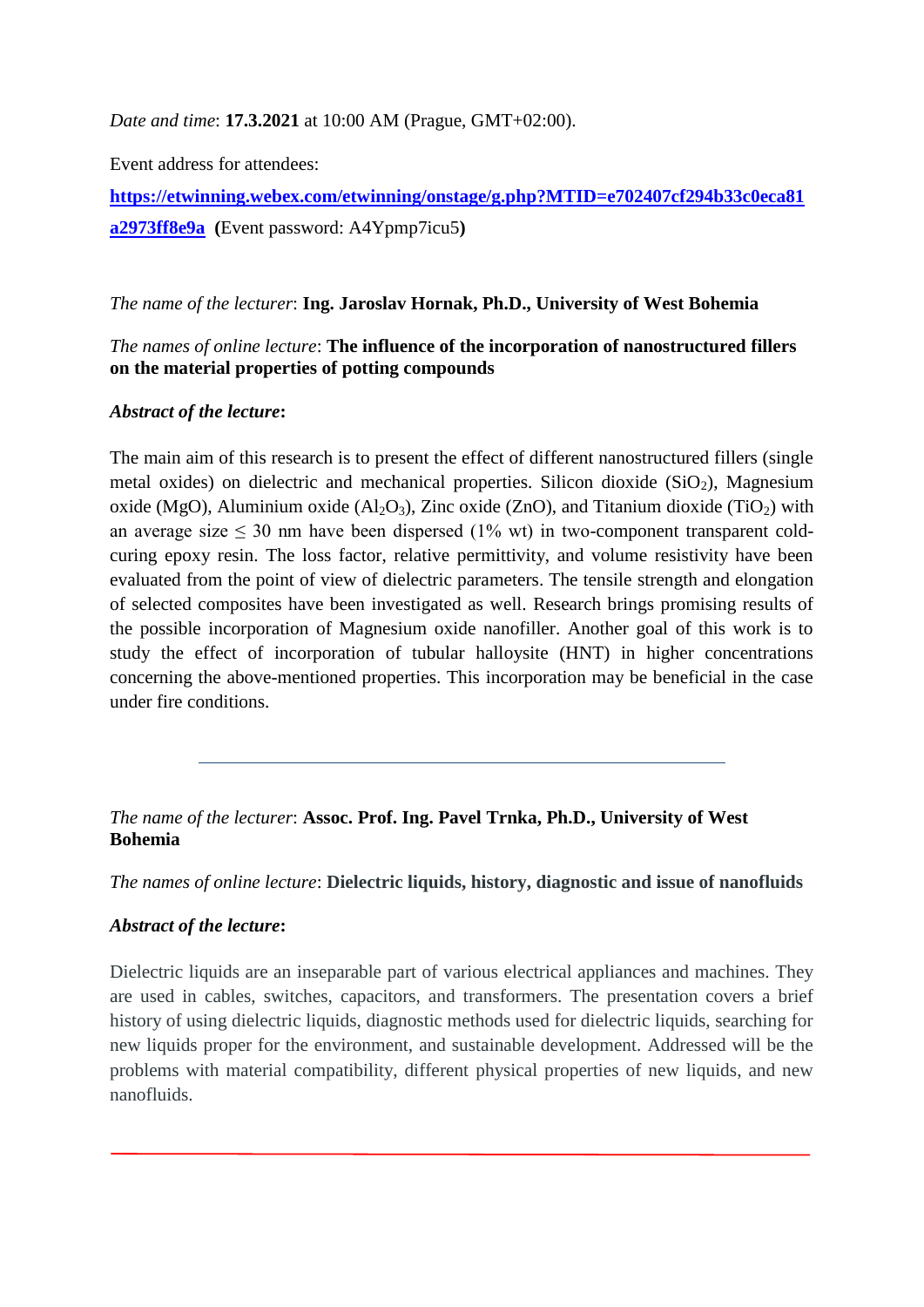*Date and time*: **31.3.2021** at 10:00 AM (Prague, GMT+02:00).

Event address for attendees:

**[https://etwinning.webex.com/etwinning/onstage/g.php?MTID=eb1ad7eb32b39e2fd5afca](https://etwinning.webex.com/etwinning/onstage/g.php?MTID=eb1ad7eb32b39e2fd5afcac60703f19f5) [c60703f19f5](https://etwinning.webex.com/etwinning/onstage/g.php?MTID=eb1ad7eb32b39e2fd5afcac60703f19f5) (**Event password: s2fScpPD3Q4**)**

*The name of the lecturer*: **Prof. Inž. Tomasz N. Koltunowicz, Ph.D., Lublin University of Technology**

*The names of online lecture*: **Production, research and application of metal-dielectric nanocomposites on the example of (FeCoZr)***x***(CaF2)(100-***x***)nanocomposites**

#### *Abstract of the lecture***:**

This presentation presents fabrication, chemical composition, structure and AC electrical properties of metal-dielectric nanocomposites on the example of  $(FeCoZr)_{x}(CaF_2)_{(100-x)}$  material prepared by sputtering with argon and oxygen-doped argon ion beams. Investigations were carried out on samples just after fabrication (not annealed) and after annealing at temperatures from 373 K to 673 K. The electrical properties (resistance, capacitance, phase shift angle, loss angle tangent and conductivity) were determined for frequencies from 50 Hz to 1 MHz for measuring temperatures from 20 K to 373 K. Structural and electrical properties were analysed as a function of dielectric composition, type of sputtering beam (Ar and  $Ar+O<sub>2</sub>$ ). The changes under high-temperature annealing were determined and the possibility of their application to produce elements with resonant circuit properties was analyzed.

*The name of the lecturer*: **prof. Ing. Miroslav Gutten, Ph.D. , University of Žilina**

### *The names of online lecture*: **Diagnostic of power transformers and their insulation materials**

Abstract of the lecture: The aim of the research is the analyzing of insulation and construction condition of various high-voltage transformers with respect to the degradation effects of operation and environment. The main attention is devoted to diagnostics of insulating and construction state of transformer, where for the dry devices they are mainly epoxy resins and in the oil devices it is oil-paper insulation. The effects of short-circuit and inrush currents, overload, overvoltage, environmental effects and other operating factors on the degradation effects of insulating elements was analyzed. Subsequently, the effect of partial discharges in the transformer insulation, which has a direct impact on the degradation of the insulating state, was analyzed. The process of their formation, extension and influence on the insulation of the transformer was described. New measurement procedures, diagnostic methods and systems will be proposed, the results of which will be used to determine the degree of degradation of insulating and construction elements of the transformers (core, windings, taps).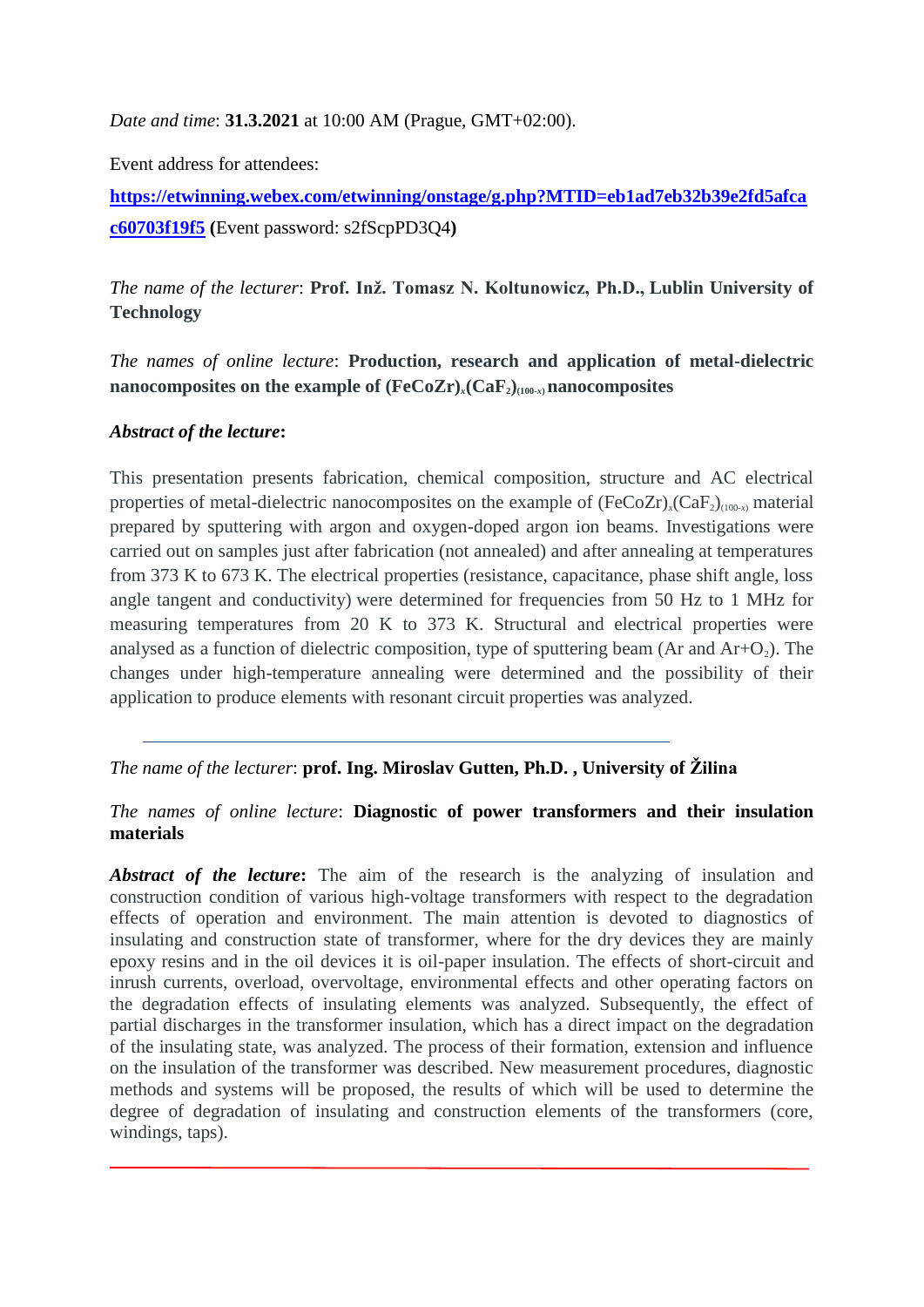*Date and time*: **14.4.2021** at 10:00 AM (Prague, GMT+02:00).

Event address for attendees:

**[https://etwinning.webex.com/etwinning/onstage/g.php?MTID=e4a2c11c67a09cf8fec3f57](https://etwinning.webex.com/etwinning/onstage/g.php?MTID=e4a2c11c67a09cf8fec3f57af04f4de63) [af04f4de63](https://etwinning.webex.com/etwinning/onstage/g.php?MTID=e4a2c11c67a09cf8fec3f57af04f4de63) (**Event password: ktCfG3jxH72**)**

## *The name of the lecturer*: **Assoc. Prof. Zoltán Ádám Tamus, Ph.D., Budapest University of Technology and Economics**

*The names of online lecture*: **Measurement of dielectric response as a tool for insulation diagnosis and material characterization**

#### *Abstract of the lecture***:**

The dielectric response can be investigated in the frequency and time domain, as well. In the frequency domain, it can be measured by the application of sinusoid voltage on the dielectric and the complex dielectric constant is determined from the amplitude and the phase of the current flowing through the sample. In the time domain, a step voltage is applied to the sample, and the current responses, namely the polarization and depolarization currents, are measured. The measurement of the voltage response of a charged insulation can also characterize insulating materials in the time domain. However, the frequency and time domain measurements provide the same information about the tested insulating material, several evaluation methods have been developed.

This presentation summarizes the nature of the dielectric response and its measurement and evaluation techniques. The application of different methods is also introduced by some examples.

### *The name of the lecturer*: **Assoc. Prof. RNDr. Jozef Kúdelčík, Ph.D. , University of Žilina**

*The names of online lecture*: **Acoustic and dielectric diagnostic of insulation materials**

### *Abstract of the lecture***:**

Acoustic and dielectric diagnostics belong to the non-destructive methods of materials analysis. The use of these two methods is presented at a study of changes in the properties of magnetic fluids based on transformer oil due to the external fields. A magnetic field, smaller as 100 mT, can create new structures from magnetic nanoparticles, which significantly influence on an attenuation of the acoustic wave. Using dielectric measurements, the magneto-electric effect of permittivity and dissipation factor are observed. For all types of measurements, a significant temperature dependence of the studied parameters is observed.